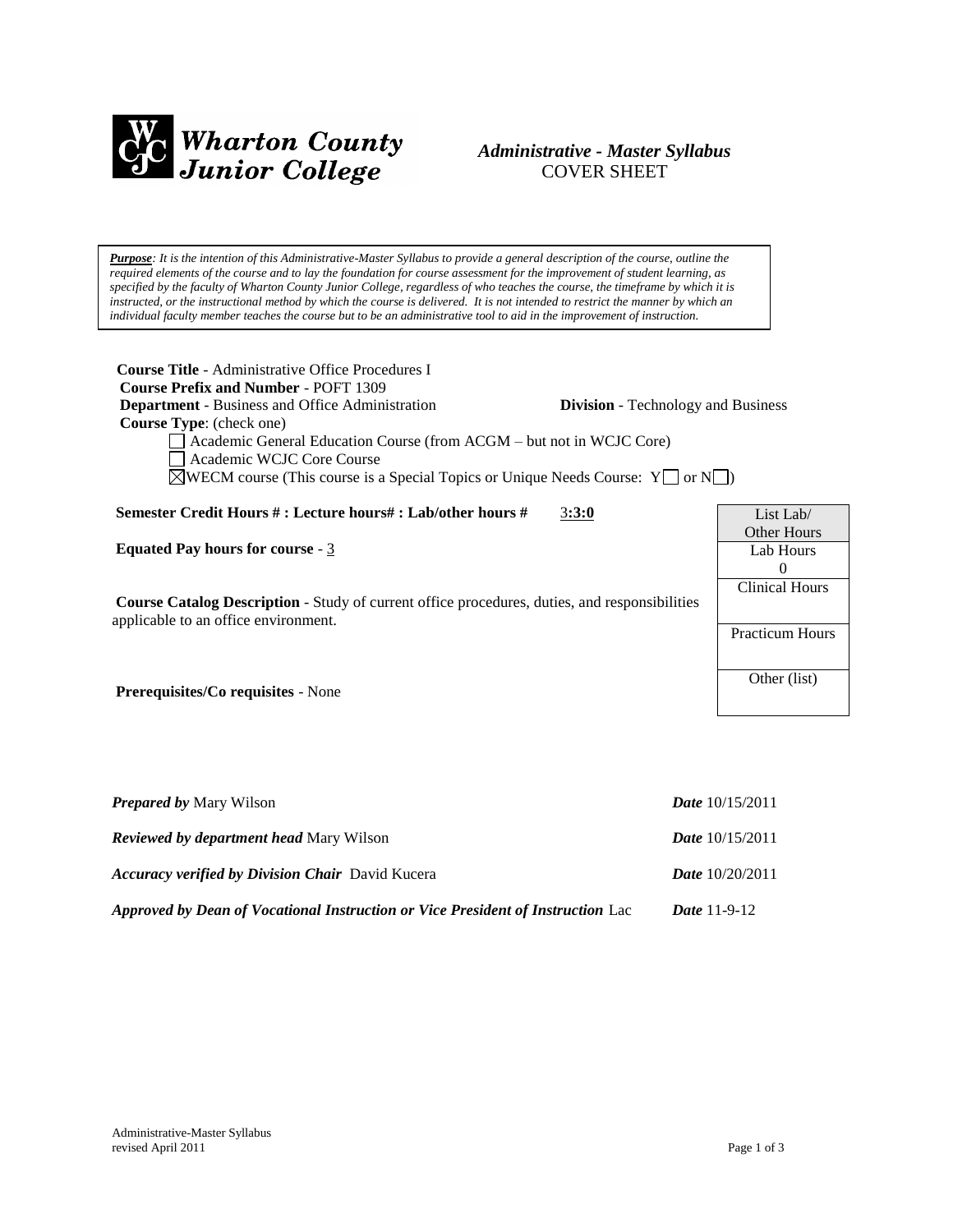

**I. Topical Outline** – Each offering of this course must include the following topics (be sure to include information regarding lab, practicum, clinical or other non-lecture instruction):

*Upon completion of this course, the student will succeed by:*

- Demonstrating a good work ethic by being punctual and dependable with good attendance.
- Developing interpersonal skills to develop effective working relationships and function as a member of a team by working on a research project.
- Developing research skills by researching a specific topic utilizing the Internet, writing a report, using PowerPoint software to present the report, and developing oral skills by giving the report in front of a group.
- Scheduling appointments, scheduling meetings, and receiving visitors.
- Understanding their role in the structure of business organizations.
- Utilizing a variety of time management techniques.
- Creating a budget.
- Stating how to avoid a variety of frauds and scams including fake checks and e-mails.
- Explaining the purpose of a company code of ethics.
- Identifying common office support functions.
- Defining the elements of appropriate ergonomic design in the workplace.
- Describing basic workplace skills an office professional needs to be successful.
- Describing ten personal qualities needed in the workplace.
- Describing a variety of ways to organize the office supplies and the workstation.
- $\blacklozenge$  Identify ways to cope with stress.
- Utilizing a variety of time management techniques.
- $\bullet$  Discussing the impact of office technology on office procedures.
- Demonstrating correct telephone techniques and procedures.
- Explaining the use of a variety of financial transactions such as cashier's check, bank draft, bank money order, and traveler's check.
- ◆ Reconcile a bank statement.
- Explain the budgeting process.
- Describe what a petty cash fund is and how it is used.
- Discussing their role in the structure of business organizations.
- Listing the points necessary to organize the content of a presentation.
- Demonstrating effective oral presentation techniques.

### **II. Course Learning Outcomes**

| <b>Course Learning Outcome</b>                                                                                                            | <b>Method of Assessment</b>                                                                                      |
|-------------------------------------------------------------------------------------------------------------------------------------------|------------------------------------------------------------------------------------------------------------------|
| The student will describe and identify current office.<br>procedures, duties, and responsibilities applicable to an office<br>environment | At least 90% of students will correctly answer at least 70% of<br>the questions on a comprehensive written exam. |